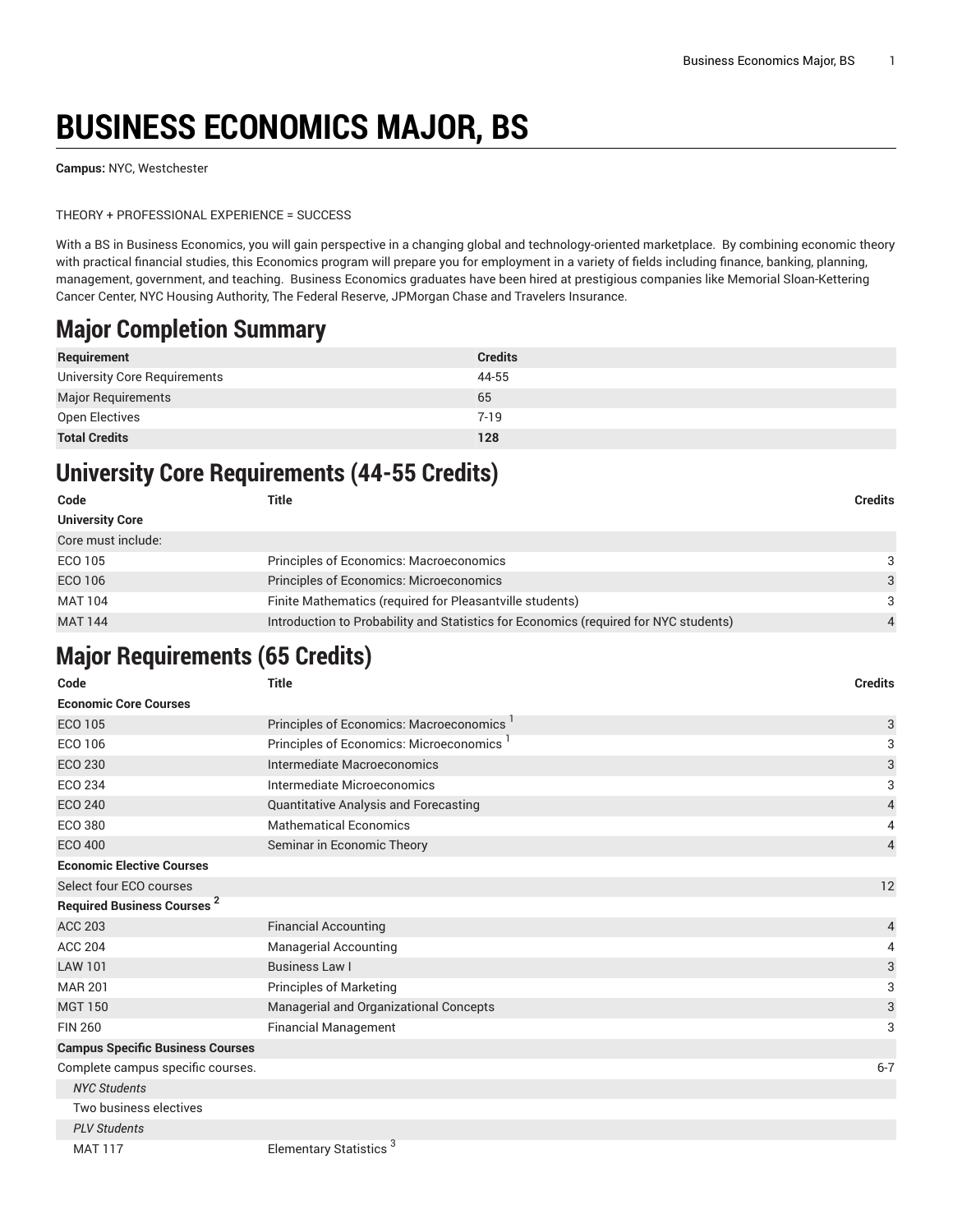| <b>Total Credits</b> |                                                                                                                                                                     | 62-63 |
|----------------------|---------------------------------------------------------------------------------------------------------------------------------------------------------------------|-------|
| 2<br>3               | Taken in the Core, but count towards the Major GPA.<br>Total Business credits may not exceed 26 credits.<br>MAT 117 Elementary Statistics may be taken in the core. |       |
|                      | <b>Open Electives (7-19 Credits)</b>                                                                                                                                |       |

| Code                  | <b>Title</b> | <b>Credits</b> |
|-----------------------|--------------|----------------|
| <b>Open Electives</b> |              |                |
| Select 7-19 credits   |              | $7 - 19$       |
| <b>Total Credits</b>  |              | $7 - 19$       |

1

Includes UNV 101 First-Year Seminar: Introduction to University Community - required of first-year freshman students and any required ECO and MATH courses not taken for University Core credit as follows: ECO 105 Principles of Economics: Macroeconomics; MAT 104 Finite Mathematics; MAT 144 Introduction to Probability and Statistics for Economics

Note: This 128-credit baccalaureate program has a maximum cap of 26 Business credits, already satisfied by Business Requirements. For further details students should consult department chair or Dyson College academic advisor.

| Course                                | <b>Title</b>                                                                | <b>Credits</b>            |
|---------------------------------------|-----------------------------------------------------------------------------|---------------------------|
| <b>First Year</b>                     |                                                                             |                           |
| Fall                                  |                                                                             |                           |
| <b>ENG 110</b>                        | Composition                                                                 | 3                         |
| <b>ECO 105</b>                        | Principles of Economics: Macroeconomics                                     | 3                         |
| <b>MAT 103</b>                        | Algebra                                                                     | 3                         |
| <b>CS 121</b>                         | <b>Computer Programming I</b>                                               | $\overline{4}$            |
|                                       | Take any one remaining Area of Knowledge course                             | 3                         |
|                                       | <b>Credits</b>                                                              | 16                        |
| <b>Spring</b>                         |                                                                             |                           |
| ECO 106                               | Principles of Economics: Microeconomics                                     | 3                         |
| <b>ENG 120</b>                        | <b>Critical Writing</b>                                                     | $\overline{4}$            |
| <b>MAT 117</b>                        | <b>Elementary Statistics</b>                                                | 4                         |
|                                       | Take any one remaining Area of Knowledge and Learning Community (LC) course | $\ensuremath{\mathsf{3}}$ |
|                                       | Take any one remaining Area of Knowledge and Learning Community (LC) course | 3                         |
|                                       | <b>Credits</b>                                                              | 17                        |
| <b>Second Year</b>                    |                                                                             |                           |
| Fall                                  |                                                                             |                           |
| ECO 230                               | Intermediate Macroeconomics                                                 | 3                         |
| <b>ACC 203</b>                        | <b>Financial Accounting</b>                                                 | 4                         |
| One elective course in ECO            |                                                                             | 3                         |
|                                       | First Second Language Course. See Advisor for guidelines                    | $\sqrt{3}$                |
|                                       | Take any one remaining Area of Knowledge course                             | 3                         |
|                                       | <b>Credits</b>                                                              | 16                        |
| <b>Spring</b>                         |                                                                             |                           |
| <b>ECO 240</b>                        | Quantitative Analysis and Forecasting                                       | $3 - 4$                   |
| <b>ACC 204</b>                        | <b>Managerial Accounting</b>                                                | $\overline{4}$            |
| One elective course in ECO            |                                                                             | 3                         |
|                                       | Take any one remaining Area of Knowledge course                             | $\sqrt{3}$                |
| Second Language Course, if applicable |                                                                             | 3                         |
|                                       | <b>Credits</b>                                                              | $16 - 17$                 |
| <b>Third Vear</b>                     |                                                                             |                           |

**Third Year Fall**